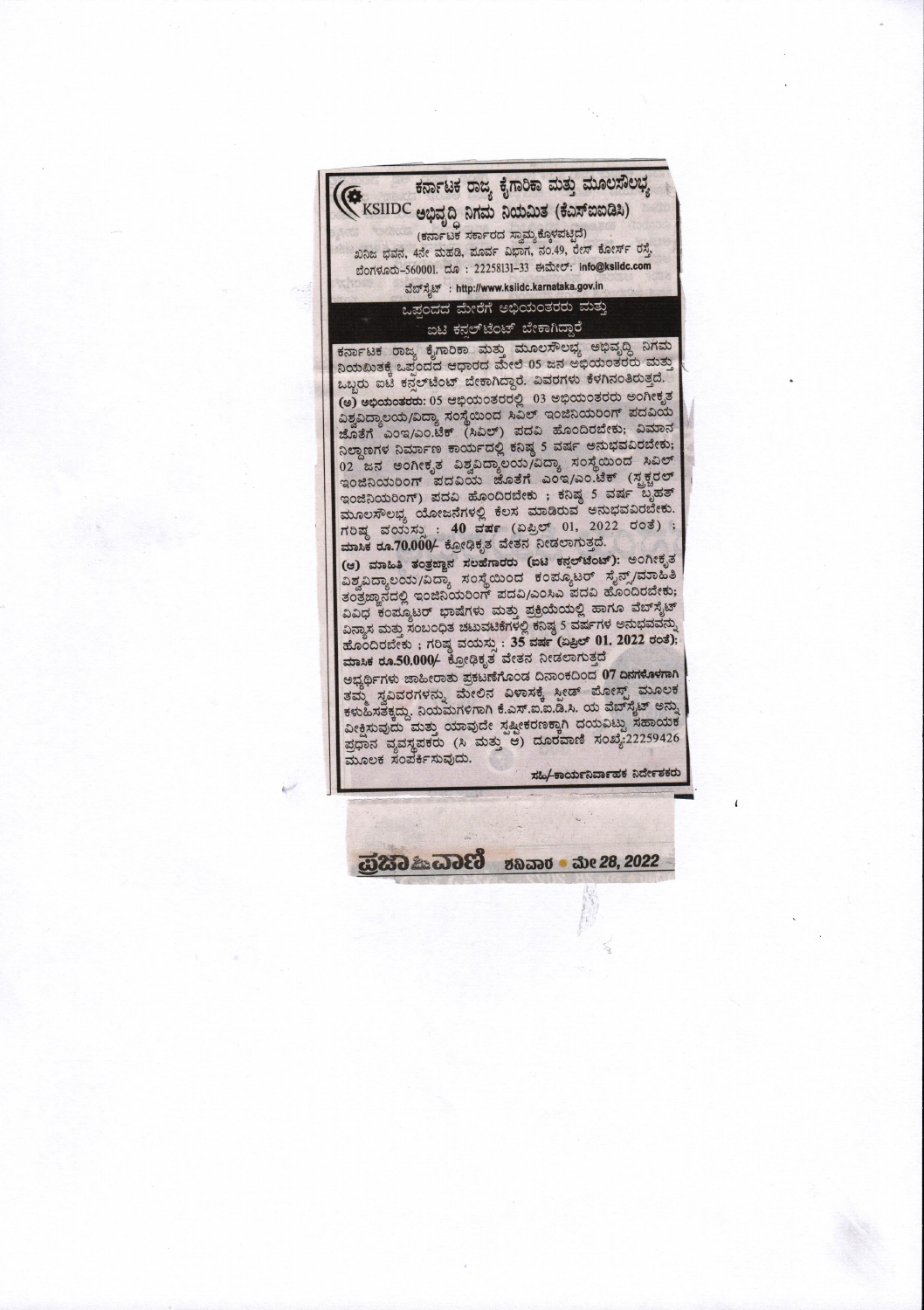

## TERMS & CONDITIONS FOR APPOINTMENT OF ENGINEERS AND IT CONSULTANT ON CONTRACT BASIS AT KSIIDC

- 1. The appointment will be purely on temporary and on contract basis for a period of 12 (twelve) months, with effect from the date of reporting for duty and terminable by one month notice on either side. The term shall be extendable based on the performance.
- 2. Qualification & Experience :

(a) Engineers : Out of 5 engineers proposed for appointment on contract basis 03 with BE Degree in Civil Engineering from a recognized university / educational institute, with ME / M.Tech (Civil) having a minimum of 5 years of experience in the construction of Airports ; and 02 with BE Degree in Civil Engineering from a recognized university / educational institute, with ME / M.Tech (Structural Engineering) having a minimum of 5 years of experience in major infrastructure projects.

Age Limit : Maximum 45 years (as on 01-April-2022)

The selected candidates shall report to the Deputy General Manager / General Manager.

The Consolidated remuneration shall be Rs.70,000/- p.m.

(b) IT Consultant : 01 IT Consultant is proposed for appointment on contract basis with BE Degree in Computer Science from a recognized university / educational institute with ME / M.Tech (Computer Science) having a minimum of 5 years of experience 5 years of experience in different computer languages and process, designing the website and related activities.

Job Description :

- Designing the website and maintenance of the same.
- Updation of the website of KSIIDC (if needed)
- Daily mail follow up
- Scheduling and conducting of VCs
- Coordinating with Government in regard to IT issues
- Planning and scheduling of training to the staff of the Corporation
- Upkeep of the computer and other accessories

Age Limit : Maximum 40 years (as on 01-April-2022)